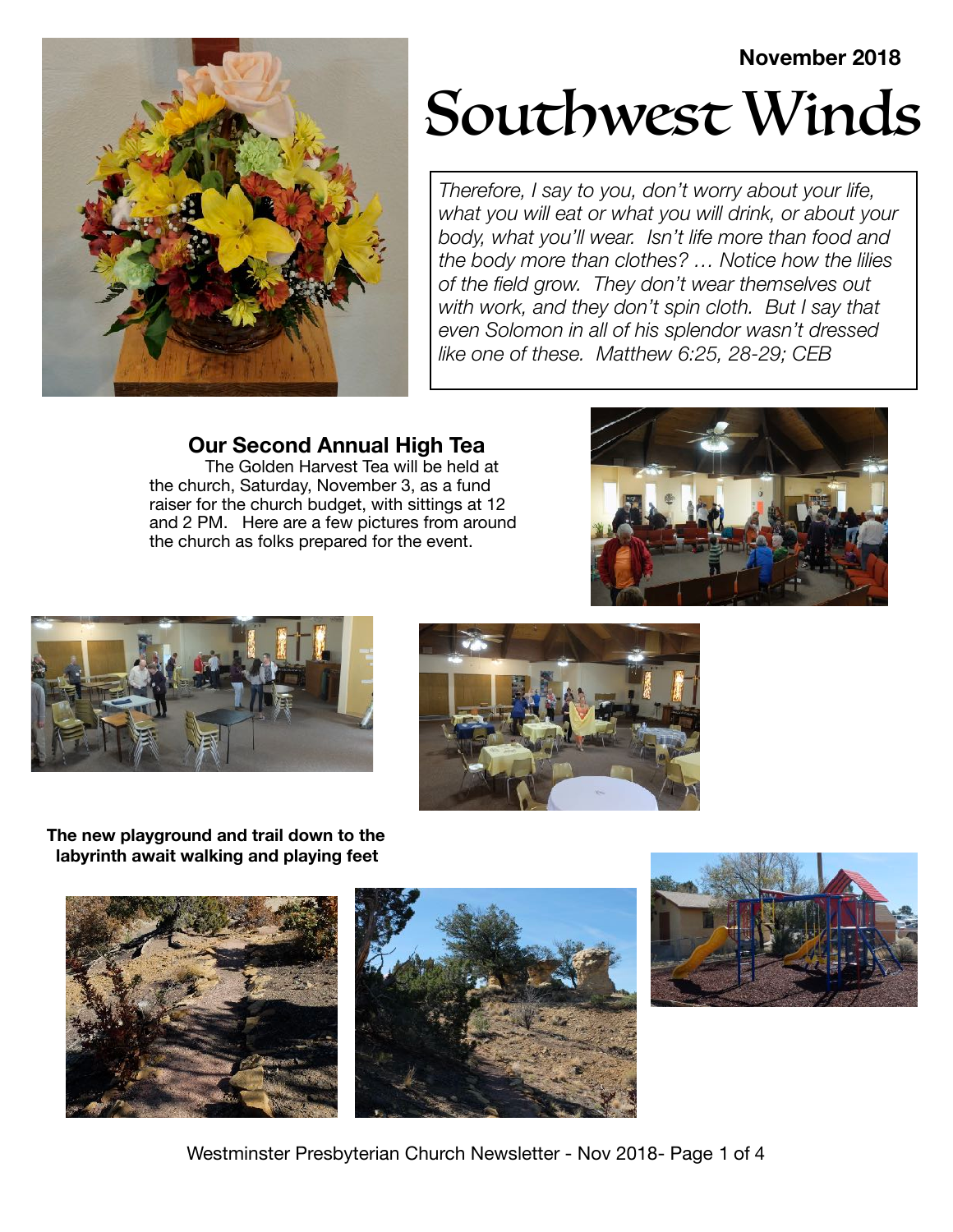## **Session Summary for October 11, 2108**

Session meetings usually begin with a Treasurers' report. Available were the bank statement details from the end of August bank statement:

Cash on Hand (includes designated funds): ………..\$14,148.97

Register Balance:…………..\$11,126.27 Cash that cleared the bank:\$ 3,935.70 Cash received:…………… \$ 5,062.70

Over the summer, with the help of an accountant, the church's financial records are being transferred to a "Quick Books" computer program. Because of the change, for the last two months there has been no detailed income or spending reports to the session and the output of the program has been inaccurate and disappointing. Work on the problem continues.

Valdine, Clerk of Session, reported that the "necrology report" for the year went to Presbytery, and our one death this year was Betty Chapman. She noted that she and Lorelei will be attending the Presbytery meeting at Ghost Ranch October 20-21.

Other reports received were from Pastor Lorelei, Sharna Sutherin about Property (Building and Grounds), Pam Burgess the Nomination Committee and candidates for the years 2019-2021. The nominees for session have accepted and will be voted on at the Congregational Business meeting in December; they are Serenea Robare and David Conejo.

At the Congregational Council Meeting there was a general consensus to spend capital money on repairing the church building, and to engage in an "organized outreach" program. The meeting ended shortly after that consensus was reached, and so there was no clarification of what "organized outreach means." So the next Congregational Council meeting is scheduled for November 18, and the topic will be to determine what we mean by "organized outreach." Do we organize outside activities such as recreation events, outreach missional efforts for community needs, or a more formalized outreach effort to recruit new members? I would encourage readers of this piece to be thinking about these questions, and bring your thoughts to the next Congregational Council Meeting. The next session meetings are scheduled for November 15, and December 13.

Respectfully submitted, John Mezoff

## **Two Types of "Congregational" Meetings at WPC?**

Just in case there is some confusion between what happens at the two meetings we keep talking about, I will try and clarify the purpose of each; (1) "The Annual Congregational Meeting," which is divided into a half in December, and a half in January, and (2) the Congregational Council Meeting.

The Annual Congregational Meeting (1) is prescribed by the Book of Order, must have a quorum of members before beginning, and operates by Roberts Rules of Order. Here all WPC members can vote on the issues. The December "half" is devoted to the election of new session members for the class of 2021, and officers of the corporation for one year. At the January "half" the 2019 budget is presented, the annual reports are reviewed, and the Pastor's terms of call for the new year are reviewed and voted on.

The Congregational Council Meetings (2) are called by the session to discuss a certain topic. At a council meeting all of the people who attend this church are invited to attend and speak. We sit in a circle listening intently as each has a chance to voice their opinion. As we listen closely to each other we may have to go around the circle several times until there is a feeling of consensus about the topic. There is no voting, and the moderator of the meeting can declare when a consensus is reached, or if there is no consensus, then there can be other options before proceeding, such as dropping the topic, return to the topic at another meeting, or perhaps form a committee to further flesh out the issue.

I hope this is helpful.

## **Pledges Made as of Sunday, October 28 \$74,000 towards a goal of \$100,000**



This poster is located on the wall at the back of the sanctuary.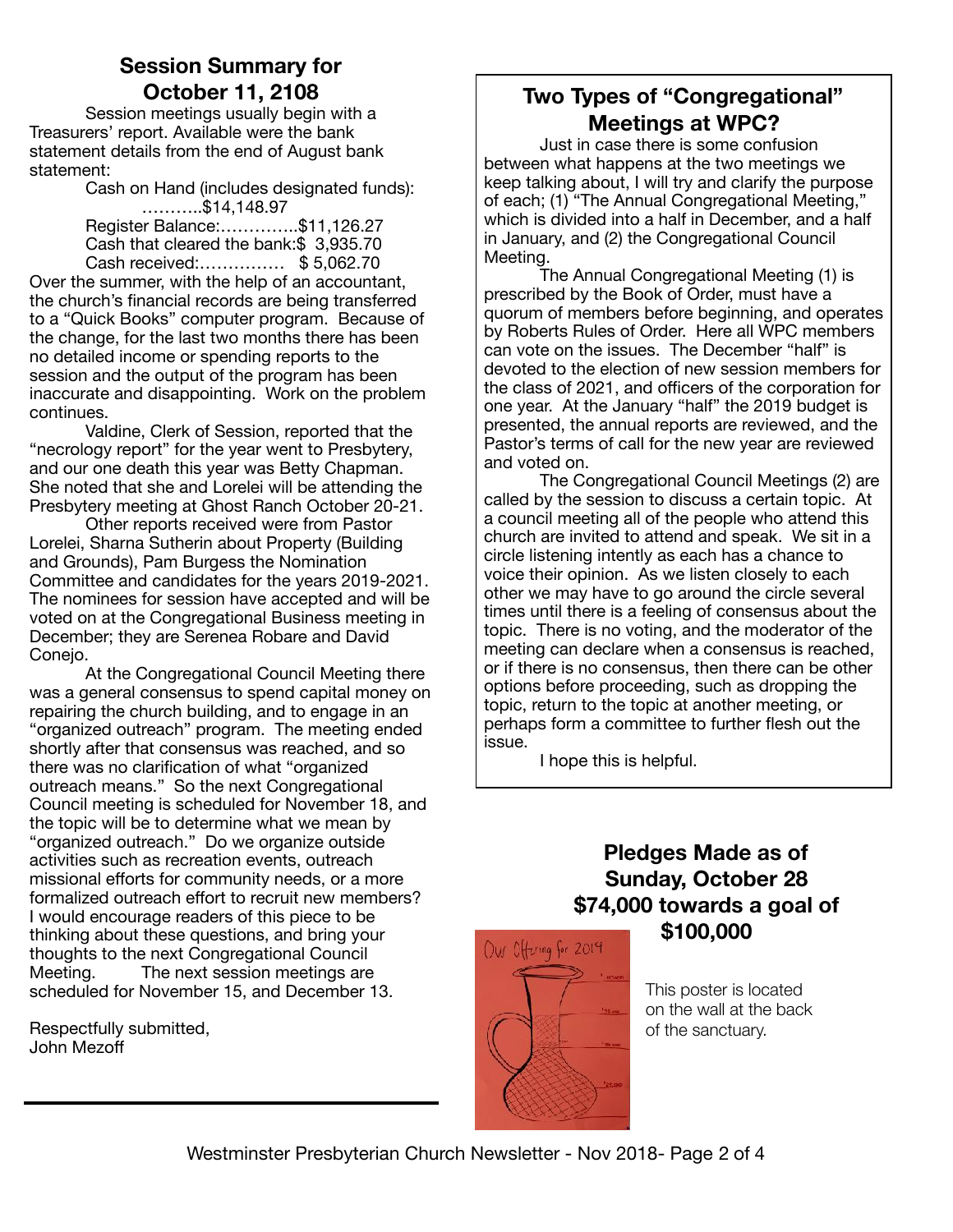## **White Rock Presbyterian Church Mission Effort at WPC**

*On October 13, a group from White Rock Presbyterian church near Los Alamos was invited to use our space for a sewing workshop as part of their mission effort. Lorelei received the following letter of thanks from Jennifer Holmes, of the White Rock Mission Committee:*

#### Hello Lorelei,

Thank you to you and your congregation for sharing your church space with us last weekend. We hosted a sewing workshop for members of the Navajo House of Fellowship and White Rock Presbyterian Church. We made beautiful curtains for the church at Bread Springs. We also used the church space to prepare and serve lunch to to our seamstresses as well as folks who were doing service work at the House of Fellowship and in the Bread Springs Community.

The use of your facility enables us to have a warm, inviting location (with running water!) to bring our joint mission projects to life. We really appreciate being able to collaborate in serving the community in Christ's name.

Also, thank you so much for the donation of the sewing machine and the use of your ironing boards and irons. We plan to continue this sewing ministry with more workshops in the future, and your machine will be of great use. 









Rev. Sharna Sutherin presents a message to children